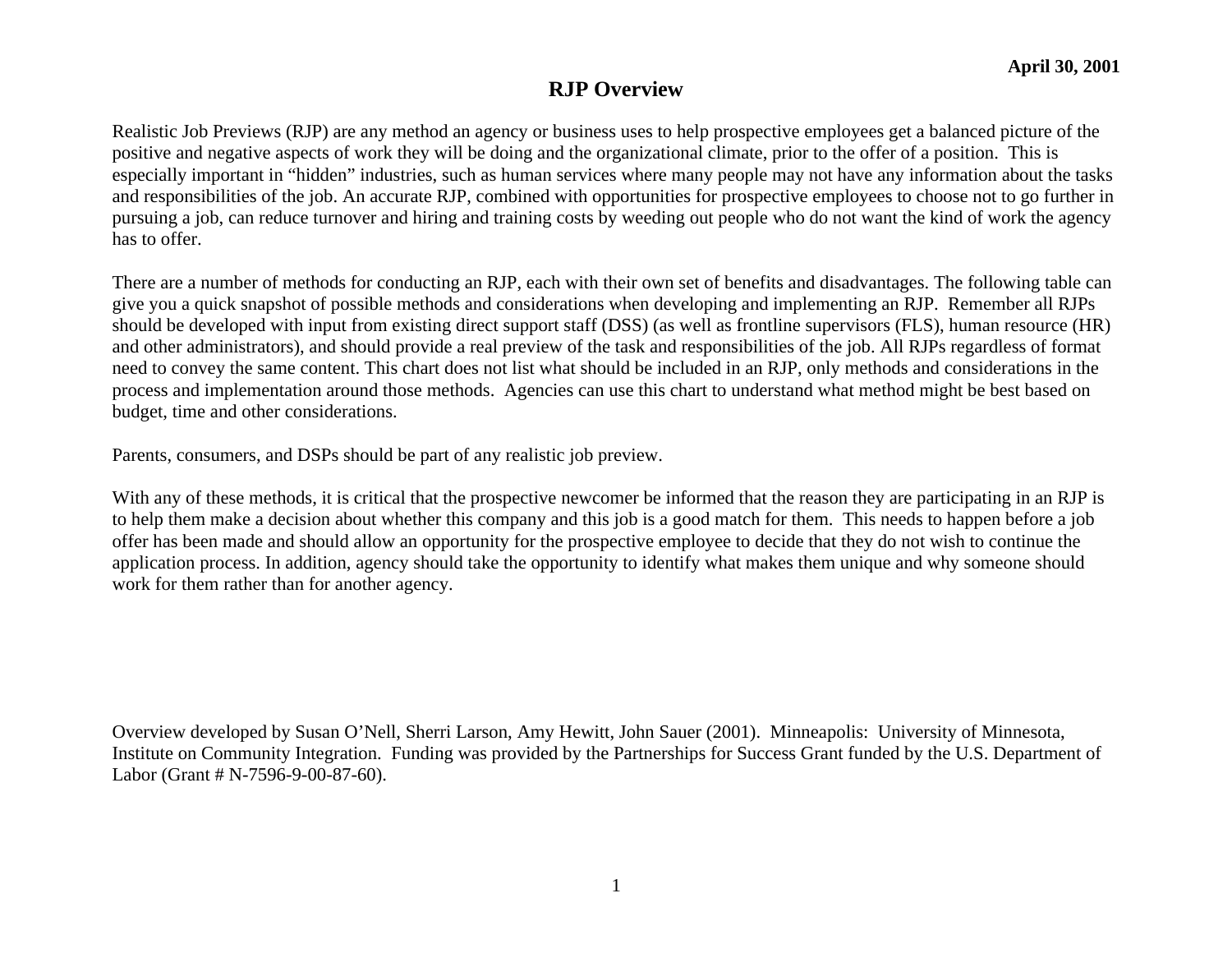| <b>Type of RJP</b>             | <b>Development</b>         | Implementation        | <b>Cost Effectiveness</b> | Pros                     | <b>Cons</b>                  |
|--------------------------------|----------------------------|-----------------------|---------------------------|--------------------------|------------------------------|
|                                | <b>Considerations</b>      | <b>Considerations</b> |                           |                          |                              |
| <b>Structured Observations</b> | Structured observations    | • Observations        | Structured                | • Inexpensive to         | • Potentially invasive to    |
| These are observations         | should have set criteria   | should be in the      | observations require      | develop/implement        | consumers and current        |
| at a work site that are        | rather than being an       | exact site the person | thorough planning         | • Easy to update         | employees                    |
| structured by the              | informal process where     | would work if         | (i.e. time) to make       | • Easy to customize to   | · Experience will vary each  |
| employer to give the           | the person merely shows    | possible.             | them effective and        | individual               | visit.                       |
| person a comprehensive         | up and watches what        | • Observations        | comprehensive.            | sites/consumers          | • Difficult to hit all areas |
| overview of job                | happens. The person        | should be at times    |                           | • Can provide            | that might be an issue for   |
| expectations. In a             | should have a checklist    | or in situations that | They are the least        | consumers and DSS        | new employees (i.e., pay     |
| structured observation         | that guides them or some   | help the person get   | expensive method to       | opportunities to be      | and benefits, all job        |
| existing employees may         | other way of knowing       | a realistic           | implement because         | directly involved in the | duties, etc.)                |
| spend some time talking        | what information they      | expectation of what   | extra staff time is not   | hiring process           | • Might be difficult for     |
| with the observer but to       | should gather during the   | their job             | required during the       | • Provides direct        | people to "act naturally"    |
| be most effective the          | visit, as well as feeling  | responsibilities will | observation and           | information to the       | during observations.         |
| observer should take           | free to seek additional    | be (typically at a    | materials (checklists,    | potential hire from the  | • Can be difficult to        |
| responsibility for             | information.               | meal time or other    | etc.) are cheap to        | people who understand    | schedule.                    |
| gathering the                  |                            | busy time when        | produce and update.       | the job best.            | • Not portable               |
| information s/he needs         | Employees and people       | consumers and staff   |                           | • Offers easy access to  |                              |
| so that working staff are      | receiving services should  | are less focused on   |                           | people to ask questions  |                              |
| focused on performing          | be asked about this        | the visitor and       |                           | that may not be          |                              |
| duties in their usual          | component prior to         | acting more           |                           | covered in the           |                              |
| way. Scheduling                | implementation --          | naturally.)           |                           | structured RJP.          |                              |
| <b>Structured Observations</b> | although they may find     | • Observations        |                           | • Sets the expectation   |                              |
| during busy but routine        | the opportunity to         | should be followed    |                           | that the DSS role        |                              |
| activities such as meals       | "prescreen" prospective    | by a debriefing to    |                           | includes supporting      |                              |
| or recreations is one          | employees appealing.       | answer questions      |                           | and informing new and    |                              |
| strategy for ensuring          |                            | and to provide        |                           | potential staff.         |                              |
| staff and consumers are        | Development of             | information about     |                           |                          |                              |
| more likely to act             | Structured observations    | job components not    |                           |                          |                              |
| naturally during the           | should not be              | observed.             |                           |                          |                              |
| observation.                   | shortchanged. They         | • Observations        |                           |                          |                              |
|                                | require a similar planning | should be scheduled   |                           |                          |                              |
|                                | process as other methods   | with employees and    |                           |                          |                              |
|                                | including DSS and          | consumers in          |                           |                          |                              |
|                                | identification of critical | advance.              |                           |                          |                              |
|                                | components.                | • Observations        |                           |                          |                              |
|                                |                            | should be scheduled   |                           |                          |                              |
|                                |                            | so that the observer  |                           |                          |                              |
|                                |                            | sees other DSS not    |                           |                          |                              |
|                                |                            | FLS doing their job.  |                           |                          |                              |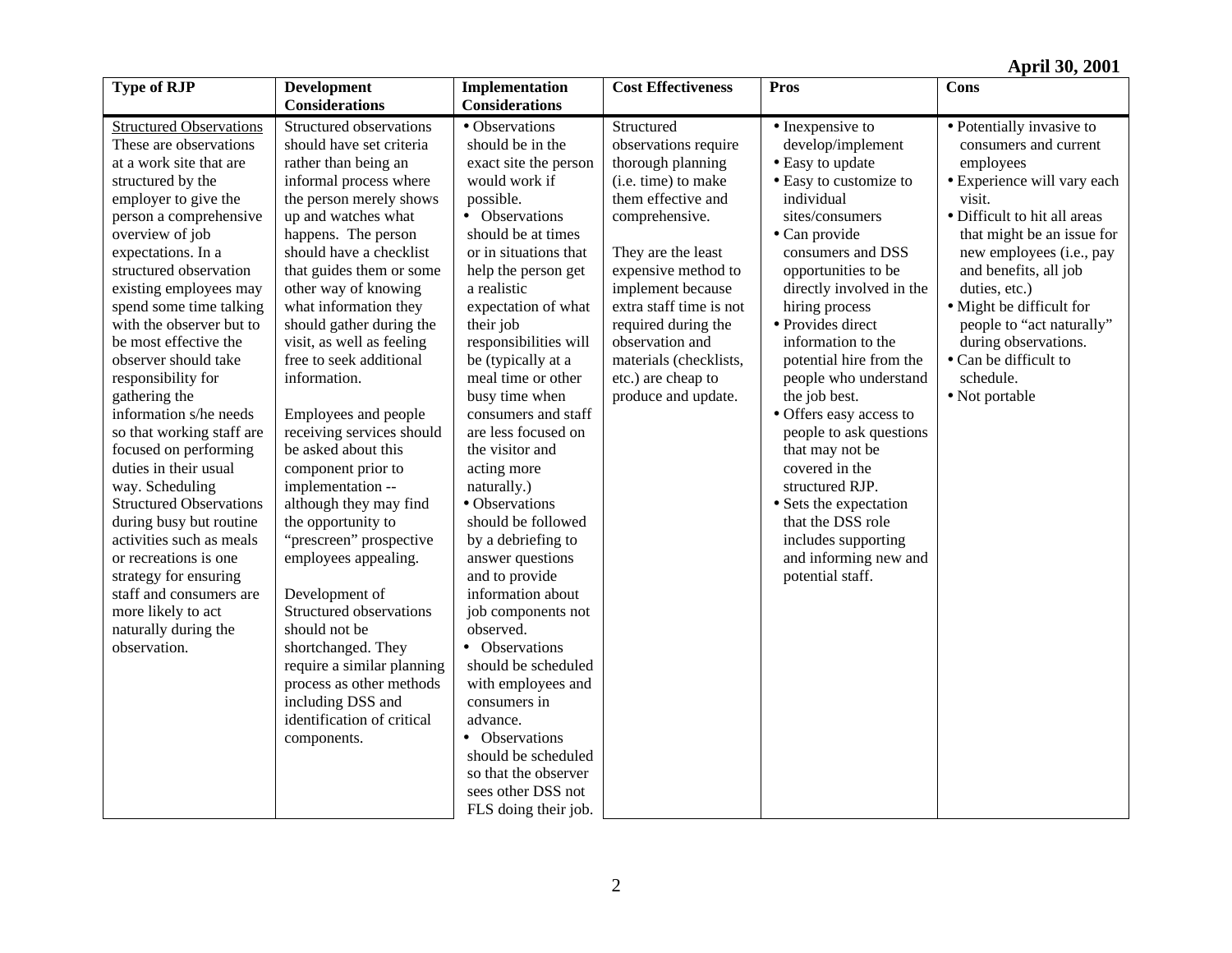| <b>Considerations</b><br><b>Considerations</b><br>Current workers, families<br>Meetings with current<br>Prospective<br>Development cost are<br>• Portable (if people are<br>• Requires staff time away<br>employees should be<br>similar to Structured<br>workers, consumers<br>and consumers who are<br>willing)<br>from their regular job                                                                                                                                                                                                                                                                                                                                                                                                                                                                                                                                                                                                                                                                                                                                                                                                                                                                                                                                                                                                                                                                                                                                                                                                                                                                                                                                                                                                                                                                                                                                                                                                                                                                                                                                                                                                                                                                                                                                                                                                                                                                                                                                                                                                                                                                                                                                                                                                                                                               |  |
|-----------------------------------------------------------------------------------------------------------------------------------------------------------------------------------------------------------------------------------------------------------------------------------------------------------------------------------------------------------------------------------------------------------------------------------------------------------------------------------------------------------------------------------------------------------------------------------------------------------------------------------------------------------------------------------------------------------------------------------------------------------------------------------------------------------------------------------------------------------------------------------------------------------------------------------------------------------------------------------------------------------------------------------------------------------------------------------------------------------------------------------------------------------------------------------------------------------------------------------------------------------------------------------------------------------------------------------------------------------------------------------------------------------------------------------------------------------------------------------------------------------------------------------------------------------------------------------------------------------------------------------------------------------------------------------------------------------------------------------------------------------------------------------------------------------------------------------------------------------------------------------------------------------------------------------------------------------------------------------------------------------------------------------------------------------------------------------------------------------------------------------------------------------------------------------------------------------------------------------------------------------------------------------------------------------------------------------------------------------------------------------------------------------------------------------------------------------------------------------------------------------------------------------------------------------------------------------------------------------------------------------------------------------------------------------------------------------------------------------------------------------------------------------------------------------|--|
| given a set of<br>Observation<br>• Can provide<br>and/or parents<br>going to be part of an<br>duties.<br>• Can be difficult to<br>RJP process should be<br>suggested questions<br>opportunities for<br>trained about the purpose<br>they may wish to ask<br>Implementing this<br>In RJP meetings, current<br>parents, consumers and<br>schedule.<br>of RJPs.<br>method requires staff<br>DSS to be directly<br>workers, consumers<br>during the meeting.<br>• Experience can be highly<br>time, making this<br>and/or parents explain in<br>involved in the hiring<br>variable.<br>• Prospective employees<br>their own words, in<br>It is important to clarify<br>These meetings<br>method relatively<br>process<br>should occur in the<br>· Provides direct<br>to all involved whether<br>expensive to maintain<br>may be uncomfortable<br>person, what the job is<br>the interview/meeting<br>actual work setting<br>and less inclined to ask<br>like, what the benefits<br>information to the<br>long term.<br>will be used solely for<br>but in a private<br>important questions in<br>and draw backs are, and<br>potential hire from the<br>location whenever<br>the purpose of an RJP or<br>this form of RJP.<br>what their hopes, needs<br>people who understand<br>and expectations for<br>whether they will also be<br>possible.<br>the job best.<br>• May be a burden on<br>new hires are.<br>• Offers easy access to<br>current DSS, parents and<br>making<br>recommendations about<br>people to ask questions<br>These meetings can<br>consumers.<br>whether this person may<br>be scheduled to<br>• May be unable to find<br>that may not be<br>be a good match for the<br>precede a job<br>covered in the<br>DSS, parents, and<br>interview on the<br>structured RJP.<br>consumers willing to<br>setting.<br>• Adaptable to the<br>same day or on<br>participate.<br>Like a Structured<br>• Have to pay the DSS,<br>another day, but the<br>unique characteristics,<br>Observation, there should<br>person should have<br>benefits and<br>parents and consumers,<br>be guidelines for<br>the opportunity to<br>difficulties involved in<br>even if the prospective<br>information to be shared<br>gracefully opt out of<br>working at each site.<br>employee doesn't show<br>the interview.<br>during these meetings<br>up.<br>and planning time is<br>required to make sure<br>Parents and<br>that the company has<br>consumers may be<br>identified what that<br>offered a stipend for<br>criteria is.<br>their participation.<br>Parents, staff and<br>Consumers who<br>consumers willing to<br>don't speak may<br>make a long-term<br>wish to put together<br>commitment must be<br>a collection of<br>photos showing their<br>identified and trained.<br>routines and<br>preferences. |  |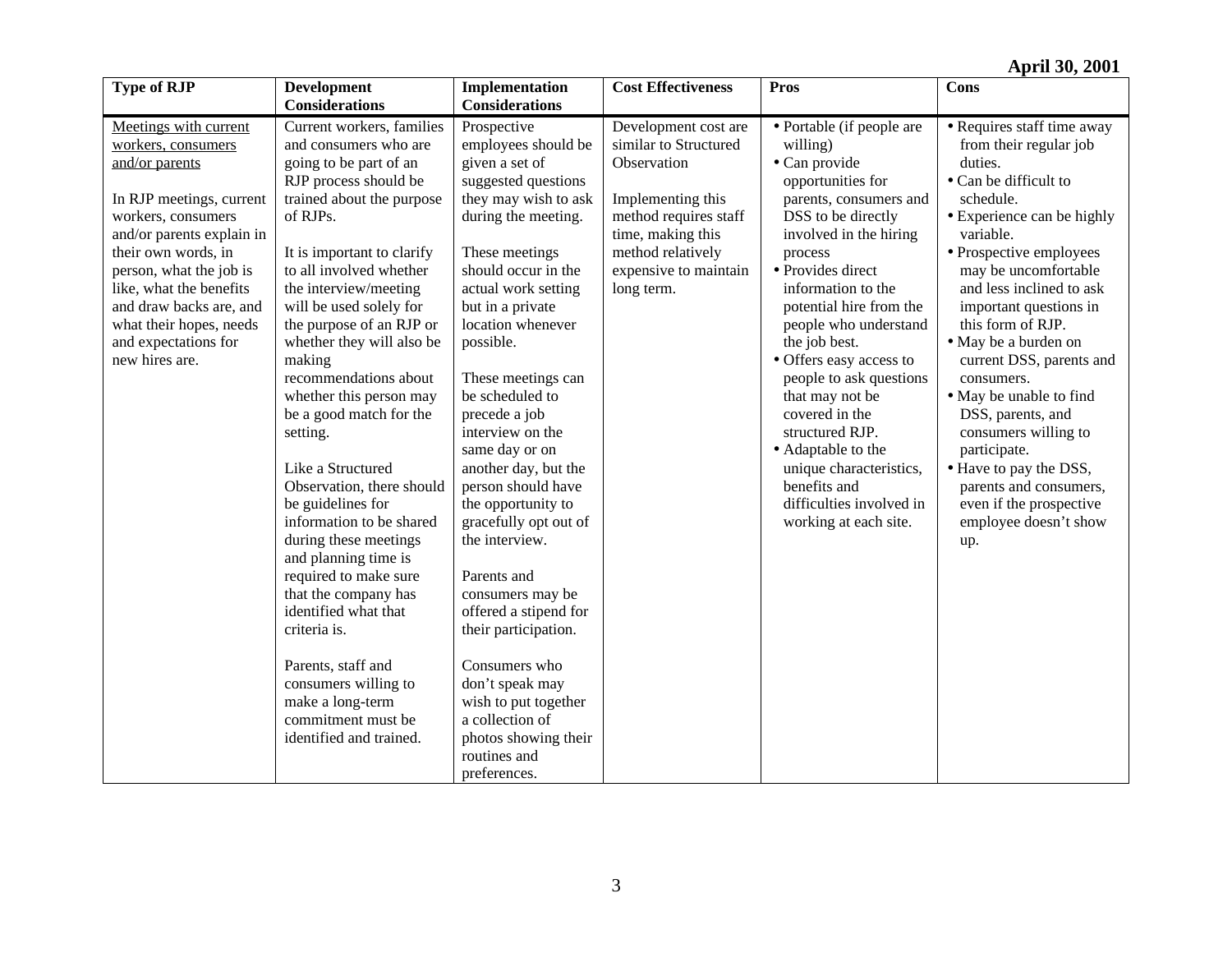| <b>Type of RJP</b>                                                                                                                                                                                                                                                                                                                                                                                                                                                                                                          | <b>Development</b><br><b>Considerations</b>                                                                                                                                                                                                                                                                                                                                                        | Implementation<br><b>Considerations</b>                                                                                                                                                                        | <b>Cost Effectiveness</b>                                                                                                                                                         | <b>Pros</b>                                                                                                                                                                                      | <b>Cons</b>                                                                                                                                                                                                                                                                                                                                                                                                                                                                                                                        |
|-----------------------------------------------------------------------------------------------------------------------------------------------------------------------------------------------------------------------------------------------------------------------------------------------------------------------------------------------------------------------------------------------------------------------------------------------------------------------------------------------------------------------------|----------------------------------------------------------------------------------------------------------------------------------------------------------------------------------------------------------------------------------------------------------------------------------------------------------------------------------------------------------------------------------------------------|----------------------------------------------------------------------------------------------------------------------------------------------------------------------------------------------------------------|-----------------------------------------------------------------------------------------------------------------------------------------------------------------------------------|--------------------------------------------------------------------------------------------------------------------------------------------------------------------------------------------------|------------------------------------------------------------------------------------------------------------------------------------------------------------------------------------------------------------------------------------------------------------------------------------------------------------------------------------------------------------------------------------------------------------------------------------------------------------------------------------------------------------------------------------|
| Pre-application<br>screening-<br>This type of screening is<br>usually done at the time<br>in which a person calls<br>an agency or otherwise<br>asks for an application.<br>It is usually brief and<br>designed to help the<br>agency find out if the<br>prospective employee<br>meets minimal criteria.<br>Prescreens can be<br>adapted to include basic<br><b>RJP</b> information<br>including pay scale and<br>benefits, generic<br>responsibilities and<br>requirements of the job,<br>and hours or locations of<br>jobs | Prescreens should be<br>consistent for each<br>applicant. An agency<br>should come to<br>consensus about what<br>information should be<br>gathered and shared at<br>this point.<br>Like other RJPs<br>Prescreen questions<br>should be based on what<br>current and newly hired<br>DSS identify as the most<br>important things they<br>wish they knew about<br>before being hired, but<br>didn't. | Having a checklist<br>and limiting the<br>number of people<br>who do this pre-<br>screen will help<br>maintain<br>consistency.<br>Pre-screening alone<br>should not serve as<br>an agency's only<br><b>RJP</b> | If they are brief and to<br>the point they may<br>save both the person<br>and the agency time<br>should the person be<br>ineligible or not<br>interested in this type<br>of work. | • Helpful for quickly<br>screening out<br>ineligible people (i.e.<br>BCA, transportation,<br>etc.) or those who have<br>no idea of what the<br>work entails and<br>decide it is not for<br>them. | • Not comprehensive.<br>· Mixes two different<br>types of activities:<br>screening to help the<br>employer decide whether<br>a potential employee<br>would be good for the<br>job and RJP which are<br>designed to assist<br>potential employees<br>decide if the job is<br>something they might be<br>interested in.<br>• Information is provided<br>by a supervisor or human<br>resources person rather<br>than directly by a direct<br>support professional,<br>consumer or parent<br>making it potentially less<br>convincing. |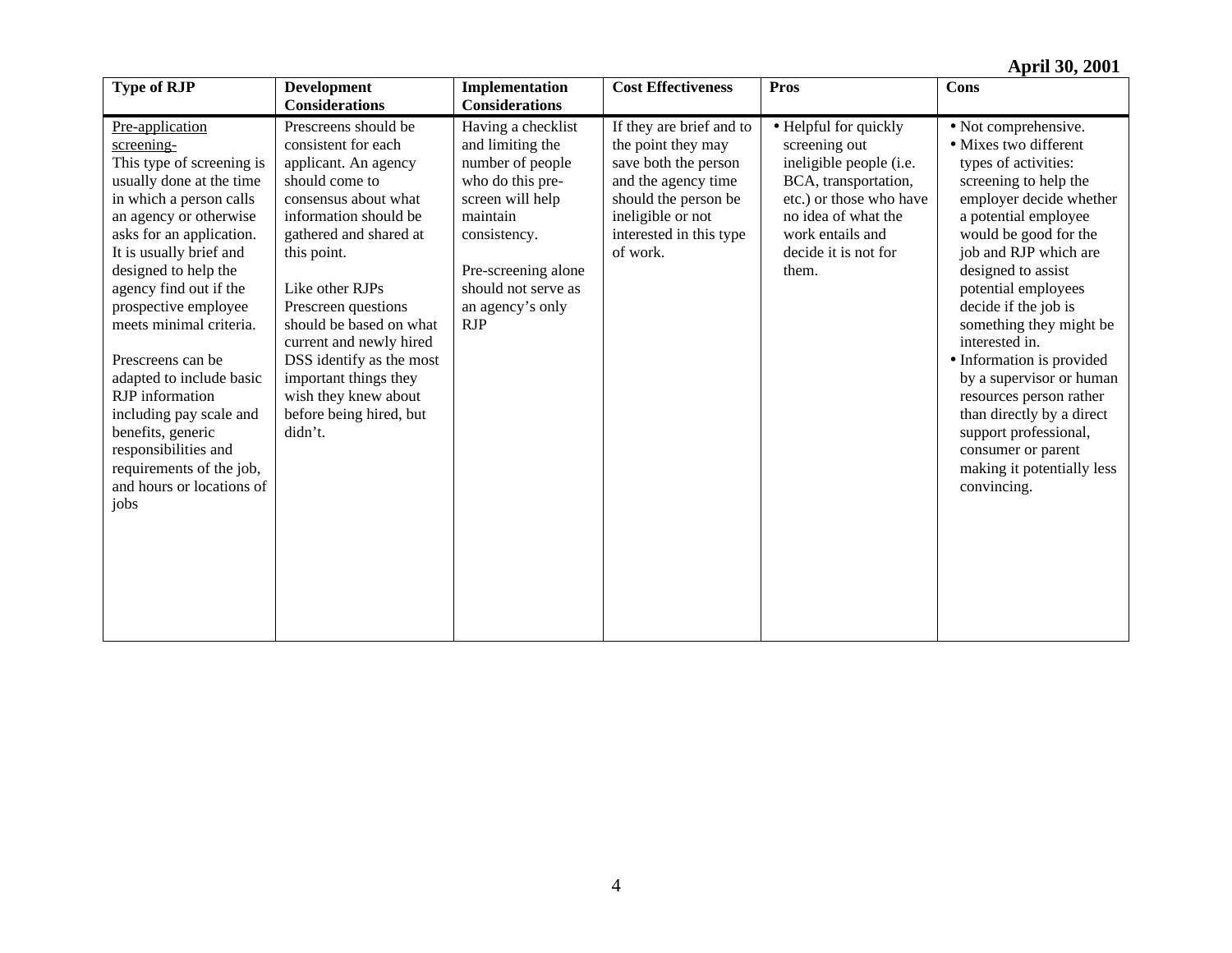| <b>Type of RJP</b>                                                                                                                                                                                                                                                                                          | <b>Development</b>                                                                                                                                                                                                                                                       | Implementation                                                                                                                                           | <b>Cost Effectiveness</b>                                                                                                                                                                                             | Pros                                                                                                                                                                   | <b>Cons</b>                                                                                                                                                                                                                                                                        |
|-------------------------------------------------------------------------------------------------------------------------------------------------------------------------------------------------------------------------------------------------------------------------------------------------------------|--------------------------------------------------------------------------------------------------------------------------------------------------------------------------------------------------------------------------------------------------------------------------|----------------------------------------------------------------------------------------------------------------------------------------------------------|-----------------------------------------------------------------------------------------------------------------------------------------------------------------------------------------------------------------------|------------------------------------------------------------------------------------------------------------------------------------------------------------------------|------------------------------------------------------------------------------------------------------------------------------------------------------------------------------------------------------------------------------------------------------------------------------------|
|                                                                                                                                                                                                                                                                                                             | <b>Considerations</b>                                                                                                                                                                                                                                                    | <b>Considerations</b>                                                                                                                                    |                                                                                                                                                                                                                       |                                                                                                                                                                        |                                                                                                                                                                                                                                                                                    |
| Videotapes<br>RJP videotapes are most<br>often professionally<br>done and cover all of its<br>jobs in a particular job<br>classification. Other                                                                                                                                                             | Videos require<br>significant legwork<br>beyond identifying the<br>critical aspects of the job<br>to include in the<br>videotape. Writing a                                                                                                                              | Videos can be made<br>accessible at<br>multiple sites, but<br>require a VCR/TV to<br>be available and a<br>staff person to                               | Videotapes are very<br>expensive to produce<br>and to update.<br>If they are well<br>produced and content                                                                                                             | • Portable<br>• Strong<br>impact/effective<br>• Can cover a variety of<br>topics that might be an<br>issue for new                                                     | • Difficult to update.<br>• Requires expert filming<br>and production to look<br>polished.<br>• Can be very expensive.<br>• Need special equipment                                                                                                                                 |
| forms, such as "home"<br>videos specific to a site<br>can be used as well or<br>the two methods may be<br>combined.<br>Videotapes are created<br>to show an applicant                                                                                                                                       | script; gathering<br>consents; preparing<br>settings; and coordinating<br>participants, equipment<br>and film crews are also<br>needed. In addition,<br>consultant or experts<br>should be used to                                                                       | provide the video,<br>equipment, and to<br>answer questions.<br>Videos that are too<br>long can lose impact<br>but if they are too<br>short they may not | is not date sensitive<br>they can be used for a<br>long time making<br>them more cost-<br>effective, however,<br>updates can be nearly<br>as expensive as initial<br>development.                                     | employees (i.e., pay<br>and benefits, all job<br>duties, etc.)<br>• Provides<br>comprehensive look at<br>the agency<br>• Shows people actually<br>engaged in the tasks | to develop<br>• Requires access to a<br>television and VCR to<br>implement<br>• Poorly developed<br>videotapes (content) will<br>not be effective.<br>• Poorly produced videos                                                                                                     |
| what the job is really<br>like by showing people<br>actually engaged in that<br>job. The agency will<br>have to assess what<br>situations show the job<br>most realistically and<br>are the ones that<br>typically cause early<br>turnover due to lack of<br>information about the<br>job. Including actual | develop the script and for<br>a professional-quality<br>video, access to high-end<br>equipment and experts in<br>filming, sound recording,<br>and production are<br>needed.<br>Videos need careful<br>script development to<br>ensure critical<br>components are present | contain all necessary<br>information.                                                                                                                    | A VCR must be<br>available at every site<br>where the video is<br>going to be used.<br>Usually use of videos<br>requires staff time to<br>implement, however,<br>this may or may not<br>be additional staff<br>hours. | required by the job<br>thereby providing<br>credible information to<br>newcomers.<br>• Highly consistent<br>information to each<br>prospective employee                | may be discounted.<br>• Requires supplemental<br>efforts to ensure that<br>questions raised by the<br>video are answered<br>effectively.<br>• Capturing special needs<br>or characteristics of<br>individual sites in a<br>professionally done<br>video would be too<br>expensive. |
| DSS and consumers in<br>the film (rather than<br>actors without<br>disabilities) makes the<br>video much more<br>realistic.<br>Videos produced<br>elsewhere may serve as<br>a useful adjunct to other<br>RJP methods.                                                                                       | both visually and in<br>words.<br>Because of the expense<br>and time involved in<br>production and updates<br>the planning process<br>should be meticulous and<br>only the most critical<br>pieces of information<br>should be included.                                 |                                                                                                                                                          |                                                                                                                                                                                                                       |                                                                                                                                                                        | • Does not provide<br>potential recruits with<br>direct contact with DSS,<br>consumers or family<br>members                                                                                                                                                                        |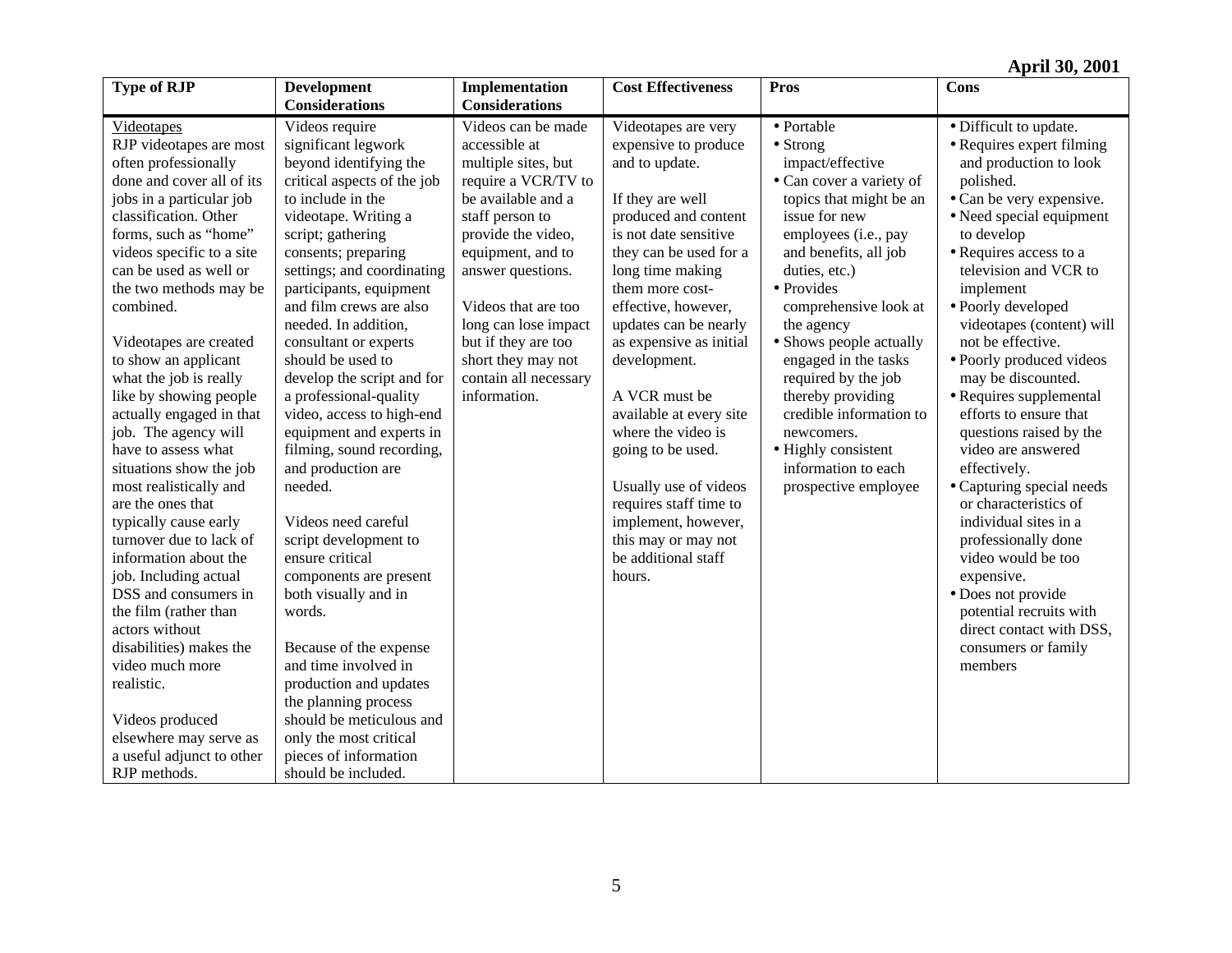| <b>Type of RJP</b>                 | <b>Development</b>         | Implementation         | <b>Cost Effectiveness</b> | Pros                    | Cons                       |
|------------------------------------|----------------------------|------------------------|---------------------------|-------------------------|----------------------------|
|                                    | <b>Considerations</b>      | <b>Considerations</b>  |                           |                         |                            |
| Booklets or brochures              | Booklets, brochures, or    | Simply handing         | Quality brochures and     | • Highly Portable       | • Requires expertise to    |
| Booklets or brochures              | photo scrapbooks need to   | someone a brochure     | booklets are              | • Can be distributed by | create effective and       |
| can be of varying                  | be carefully designed to   | may not accomplish     | expensive to produce      | current employees,      | attractive materials.      |
| lengths and levels of              | attract readers and        | the intent of an RJP.  | and design.               | family members,         | • Does not provide hands   |
| sophistication but                 | maintain their attention   | The person may not     |                           | consumers, board        | on opportunity for         |
| should include                     | and to include all the     | read all the materials | There may be the          | members etc to people   | prospective employees to   |
| components of an                   | necessary information.     | or fully comprehend    | need to purchase          | they know who might     | interact with consumers,   |
| effective RJP ( <i>i.e.</i> , both |                            | what the material      | computer hardware         | be interested in a      | DSS, family members        |
| positive and negative              | Agencies need to be        | implies (especially if | and software as well      | position                | etc.                       |
| aspects of the job,                | careful to be specific     | language and           | as working with lay-      | • Provides information  | Agency wide brochures      |
| information that current           | about the tasks of the job | examples are not       | out and design            | that the potential      | or booklets are not likely |
| workers report they                | (i.e. not using generic    | specific.) It may be   | professionals,            | employee can take       | to include the unique      |
| didn't know but wish               | words like "personal       | difficult to capture   | consultants to help ID    | with them to consider   | characteristics of a       |
| they had before they               | cares" instead of          | the level of detail    | what information          | further in the privacy  | specific site or consumer. |
| took the job). At one              | specifics like helping     | needed in a format     | should be presented       | of their own homes.     | • Potential that this      |
| end of the spectrum are            | people brush their teeth,  | that I short enough.   | and how, and              | • Can be adapted to a   | medium will be least       |
| glossy agency                      | helping people use the     |                        | professional printers     | variety of settings,    | effective for helping      |
| brochures. At the other            | toilet, etc.)              | <b>Booklets or</b>     | and photographers.        | consumers, etc. Site    | someone understand the     |
| end are photo albums or            |                            | brochures should be    |                           | specific or consumer    | job.                       |
| photo scrapbooks                   | Should include             | supplemented with      | Printing decisions        | specific materials can  | • Agency may hesitate to   |
| compiled by the people             | information about what     | other opportunities    | need to include the       | be developed.           | be specific enough with    |
| working in and/or                  | makes the agency unique    | to meet people and     | cost effectiveness of     | • Can be developed by a | information in this        |
| supported at a specific            | and why someone may        | ask questions or to    | large bulk orders with    | team of DSPs at a site  | format                     |
| site.                              | want this job instead of a | view videos about      | the potential for waste   | as a team building      | • May be distributed to    |
|                                    | similar one somewhere      | the kind of work       | when it is time to        | exercise.               | various people, but not    |
|                                    | else.                      | they will be doing.    | update materials.         |                         | used unless they are       |
|                                    |                            |                        |                           |                         | committed to its use.      |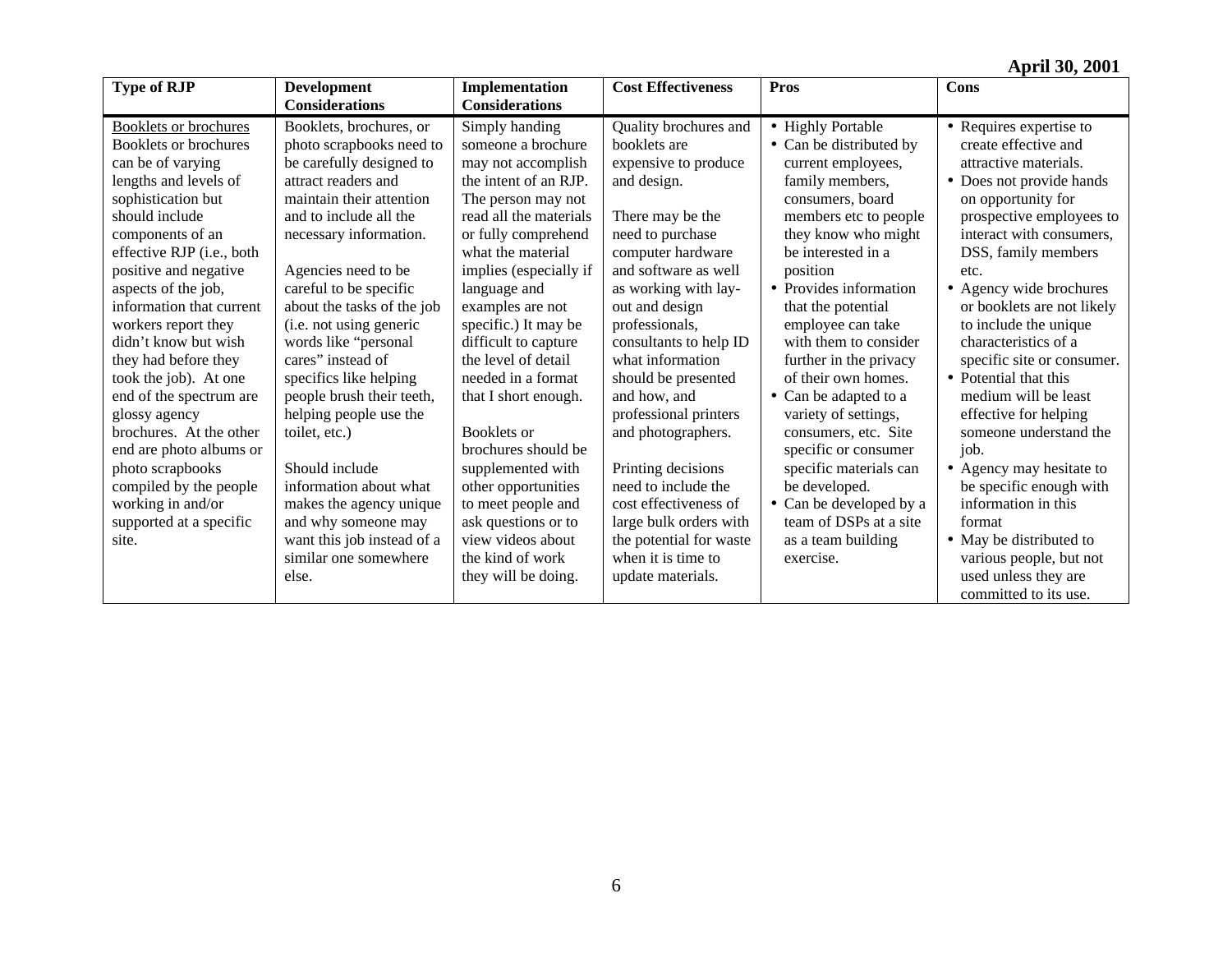| <b>Type of RJP</b>                                                                                                                                                                                                                                                                                                                                                                                                                                                                                                                                                                                                                                                                                                                                  | <b>Development</b>                                                                                                                                                                                                                                                                                                                                                                                                                                                                                                                                                                                                                                                                                                                               | Implementation                                                                                                                                                                                                                                                                                                                                                                                                                                                                                                                                                                                                                             | <b>Cost Effectiveness</b>                                                                                                                                                                                                                                                                                                                                                                                                                                                                                                                                                                                                                                                                       | <b>Pros</b>                                                                                                                                                                                                                                                                                                                                                                                                                                                                                                                                                                                                                                                                                                                                                                                                                                                                    | Cons                                                                                                                                                                                                                                                                                                                                                                                                                                                                           |
|-----------------------------------------------------------------------------------------------------------------------------------------------------------------------------------------------------------------------------------------------------------------------------------------------------------------------------------------------------------------------------------------------------------------------------------------------------------------------------------------------------------------------------------------------------------------------------------------------------------------------------------------------------------------------------------------------------------------------------------------------------|--------------------------------------------------------------------------------------------------------------------------------------------------------------------------------------------------------------------------------------------------------------------------------------------------------------------------------------------------------------------------------------------------------------------------------------------------------------------------------------------------------------------------------------------------------------------------------------------------------------------------------------------------------------------------------------------------------------------------------------------------|--------------------------------------------------------------------------------------------------------------------------------------------------------------------------------------------------------------------------------------------------------------------------------------------------------------------------------------------------------------------------------------------------------------------------------------------------------------------------------------------------------------------------------------------------------------------------------------------------------------------------------------------|-------------------------------------------------------------------------------------------------------------------------------------------------------------------------------------------------------------------------------------------------------------------------------------------------------------------------------------------------------------------------------------------------------------------------------------------------------------------------------------------------------------------------------------------------------------------------------------------------------------------------------------------------------------------------------------------------|--------------------------------------------------------------------------------------------------------------------------------------------------------------------------------------------------------------------------------------------------------------------------------------------------------------------------------------------------------------------------------------------------------------------------------------------------------------------------------------------------------------------------------------------------------------------------------------------------------------------------------------------------------------------------------------------------------------------------------------------------------------------------------------------------------------------------------------------------------------------------------|--------------------------------------------------------------------------------------------------------------------------------------------------------------------------------------------------------------------------------------------------------------------------------------------------------------------------------------------------------------------------------------------------------------------------------------------------------------------------------|
| Web-based multimedia<br>A web-based<br>multimedia RJP<br>involves putting<br>comprehensive<br>information about the<br>positive and negative<br>features of jobs on a<br>web site for prospective<br>employees to review.<br>Websites can be used<br>for more than simply<br>presenting an RJP.<br>They can be developed<br>as part of a Recruitment<br>portal which includes<br>items such as on-line<br>applications, current<br>position openings, email<br>contact and links to and<br>from other targeted sites<br>(such as public schools,<br>community centers, etc).<br>Web-based multimedia<br>RJPs may include<br>photos, verbal<br>descriptions, video clips,<br>and/or written<br>information about the<br>agency and about the<br>job. | <b>Considerations</b><br>Web-based RJP's will be<br>most effective if they are<br>well designed. Agencies<br>are advised to work with<br>consultants who<br>understand design issues<br>as well as potential for<br>displaying content most<br>effectively and how to<br>limit access to sensitive<br>materials.<br>Agencies will need to<br>buy or have the hardware<br>and software to produce<br>and maintain a site and<br>train someone internally<br>to do updates. (Or,<br>agencies can hire a<br>service provider to<br>develop and maintain the<br>site)<br>Agencies may need to<br>rent server space and<br>register with online<br>search engines.<br>Development and quality<br>testing can take a<br>significant amount of<br>time. | <b>Considerations</b><br>Agencies will have<br>to training current<br>staff (especially<br>those doing hiring)<br>on how to access and<br>use the online RJP.<br>Sites need to be<br>checked regularly for<br>"dead" or inaccurate<br>links. A system<br>should be created to<br>make sure that all<br>information is<br>updated and accurate<br>(i.e. contact person,<br>available positions,<br>etc.) and that any<br>email contact is<br>answered promptly.<br>Agency must<br>provide access to a<br>computer and<br>assistance to<br>potential new hires<br>who do not have<br>computer access or<br>who are not<br>computer literate. | Web-based RJP's can<br>be expensive to<br>produce but are<br>inexpensive to<br>maintain and update.<br>Development costs<br>will vary but would<br>be no more than a<br>video and potentially<br>much less.<br>Heaviest cost will be<br>felt by agencies that<br>do not have any<br>existing hardware,<br>software, or internal<br>expertise.<br>If developed properly<br>they require minimal<br>personnel time to<br>update and maintain,<br>especially if they are<br>developed<br>thoughtfully (i.e.<br>automatically updates<br>position openings,<br>whenever central<br>position list is<br>updated.)<br>Updates can often be<br>made by a person<br>with only basic<br>computer skills. | • Web-based RJPs are<br>flexible in terms of<br>the type and form of<br>information presented<br><b>Highly Portable</b><br>$\bullet$<br>Easily accessible to<br>$\bullet$<br>job seekers (private<br>homes, libraries, at<br>agency, workforce<br>and community<br>centers)<br>Can be part of a<br>$\bullet$<br>comprehensive online<br>recruitment portal for<br>agency.<br>Easy and inexpensive<br>$\bullet$<br>to update frequently<br>Updated information<br>$\bullet$<br>is immediately<br>available with no<br>chance of outdated<br>materials being<br>accidentally<br>distributed.<br>Can be customized to<br>$\bullet$<br>site as well as flexible<br>to the needs of the<br>person seeking<br>information.<br>Can provide potential<br>$\bullet$<br>recruits with direct<br>contact with DSS,<br>agency, consumers or<br>family members<br>through email<br>options. | • Need special equipment<br>to access.<br>• Existing personnel may<br>hesitate to use without<br>training and<br>encouragement.<br>• Requires expertise in<br>how to use the web<br>environment most<br>effectively.<br>• Slow or outdated<br>equipment or sever<br>problems may make<br>process annoying or<br>irritating to people<br>trying to access<br>information.<br>• Not all applicants have<br>web access or<br>knowledge of how to<br>use internet<br>applications. |
|                                                                                                                                                                                                                                                                                                                                                                                                                                                                                                                                                                                                                                                                                                                                                     |                                                                                                                                                                                                                                                                                                                                                                                                                                                                                                                                                                                                                                                                                                                                                  |                                                                                                                                                                                                                                                                                                                                                                                                                                                                                                                                                                                                                                            |                                                                                                                                                                                                                                                                                                                                                                                                                                                                                                                                                                                                                                                                                                 |                                                                                                                                                                                                                                                                                                                                                                                                                                                                                                                                                                                                                                                                                                                                                                                                                                                                                |                                                                                                                                                                                                                                                                                                                                                                                                                                                                                |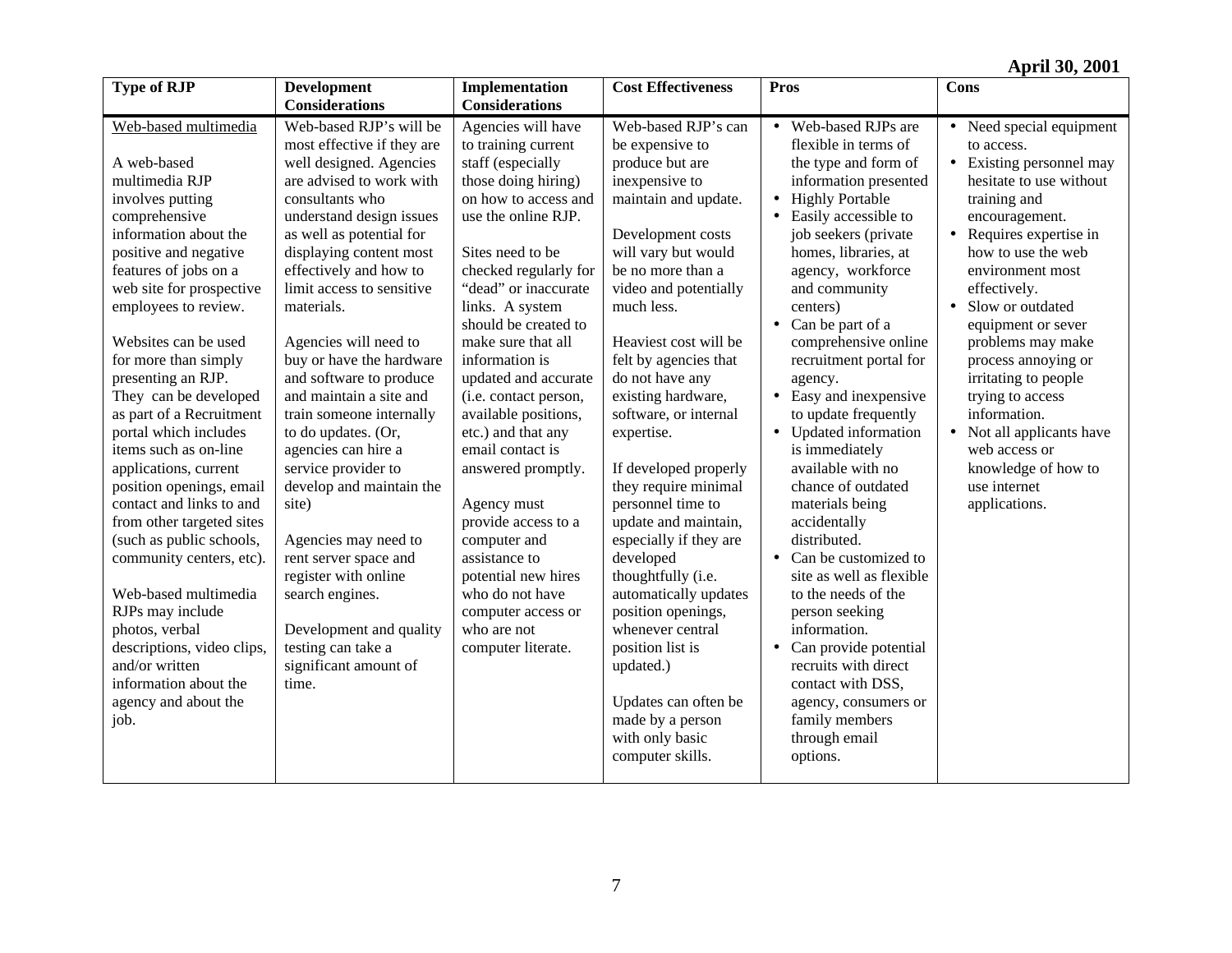|                                                                                                                                                                                                                                                                                                                                                                                                                                                                                                                                                                            |                                                                                                                       |                                                                                                                                                                                                                                                                                                      |                                                                                                                                                                                                                                                     |                                                                                                                                                                                                                                                                                                                                                                     | <b>April 30, 2001</b>                                                                                                                                                                                                                |
|----------------------------------------------------------------------------------------------------------------------------------------------------------------------------------------------------------------------------------------------------------------------------------------------------------------------------------------------------------------------------------------------------------------------------------------------------------------------------------------------------------------------------------------------------------------------------|-----------------------------------------------------------------------------------------------------------------------|------------------------------------------------------------------------------------------------------------------------------------------------------------------------------------------------------------------------------------------------------------------------------------------------------|-----------------------------------------------------------------------------------------------------------------------------------------------------------------------------------------------------------------------------------------------------|---------------------------------------------------------------------------------------------------------------------------------------------------------------------------------------------------------------------------------------------------------------------------------------------------------------------------------------------------------------------|--------------------------------------------------------------------------------------------------------------------------------------------------------------------------------------------------------------------------------------|
| <b>Type of RJP</b>                                                                                                                                                                                                                                                                                                                                                                                                                                                                                                                                                         | <b>Development</b>                                                                                                    | Implementation                                                                                                                                                                                                                                                                                       | <b>Cost Effectiveness</b>                                                                                                                                                                                                                           | <b>Pros</b>                                                                                                                                                                                                                                                                                                                                                         | <b>Cons</b>                                                                                                                                                                                                                          |
|                                                                                                                                                                                                                                                                                                                                                                                                                                                                                                                                                                            | <b>Considerations</b>                                                                                                 | <b>Considerations</b>                                                                                                                                                                                                                                                                                |                                                                                                                                                                                                                                                     |                                                                                                                                                                                                                                                                                                                                                                     |                                                                                                                                                                                                                                      |
| <b>Group RJP</b><br>This type of RJP<br>involves inviting groups<br>of potential applicants to<br>gather to get information<br>about the job. The<br>meetings can be divided<br>into three or four 5-10<br>minute segments.<br>During each segment<br>information about the<br>job is provided and<br>questions are answered.<br>After each segment a<br>break allows those who<br>decide this is not a good<br>match for them to leave.<br>At the end of 30-45<br>minutes those who<br>remain are given an<br>application to fill out<br>and interviews are<br>scheduled. | Like other methods this<br>requires planning time to<br>identify which aspects of<br>the job to highlight and<br>how. | Potential applicants<br>should be informed<br>of any job<br>prerequisites prior to<br>this meeting so they<br>do not come if they<br>cannot pass needed<br>background checks<br>or drivers license<br>requirements.<br>This process could<br>easily incorporate<br>strategies such as<br>videotapes. | Development and<br>implementation cost<br>will vary depending<br>on the<br>materials/methods<br>used.<br>When DSS,<br>Consumers, and/or<br>Family members are<br>involved it will be<br>less expensive in a<br>group than to do so<br>individually. | • Provides information<br>to more than one<br>person at a time<br>reducing the time<br>commitment per<br>applicant (efficient).<br>• Clearly shows<br>potential applicants<br>that it is ok to decide<br>to not pursue the job.<br>• The structure can help<br>keep information more<br>consistent than when a<br>single prospective<br>employee meets with<br>them | • Requires prospective<br>employee to be available<br>at the scheduled times<br>(low flexibility).<br>• Cost/benefit ratio may be<br>low due to need for<br>planning, scheduling,<br>materials needed, etc.<br>versus accessibility. |